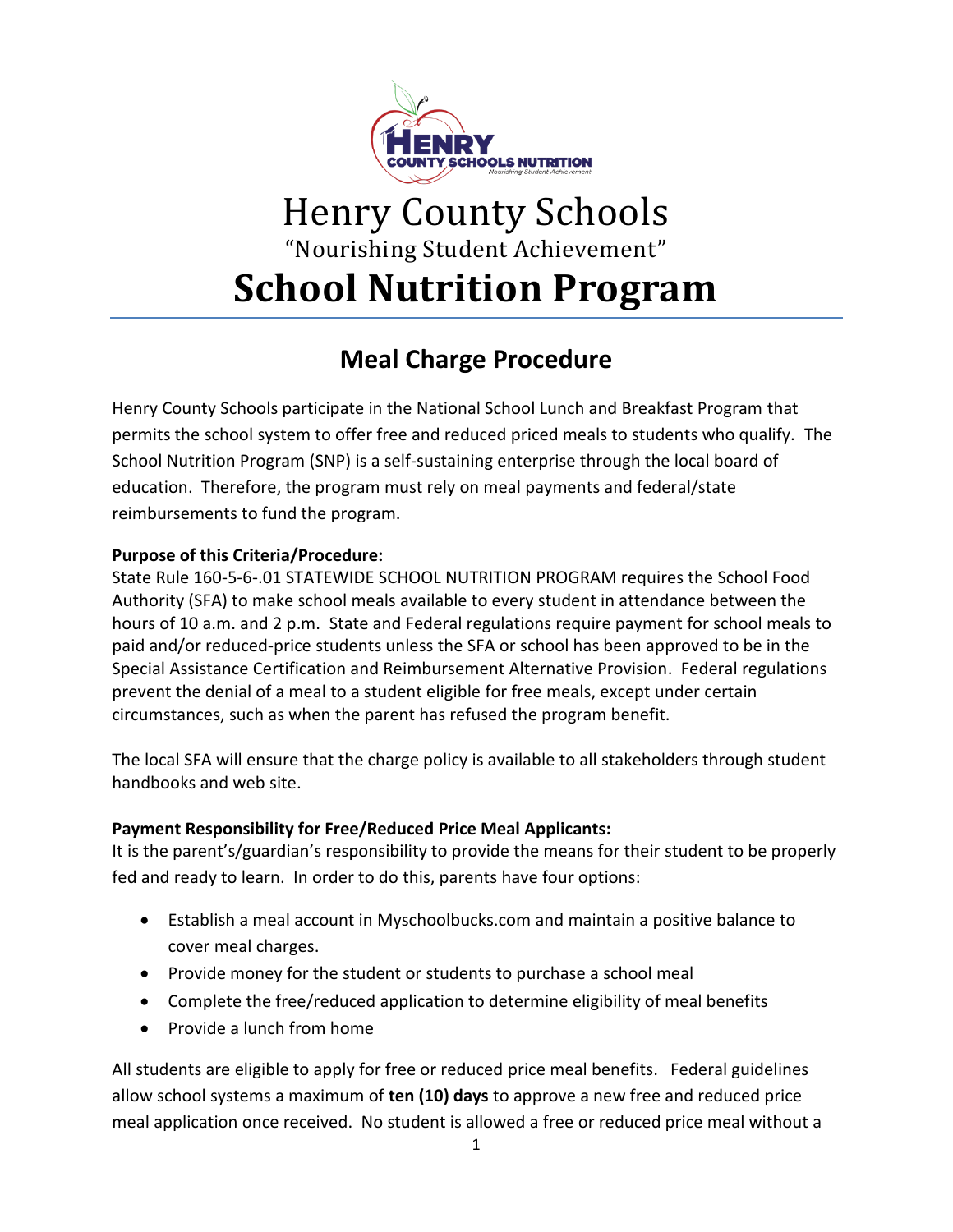current approved application on file in the School Nutrition Department. Parents/guardians who apply for free and reduced price meal benefits are responsible for payment of all school meals and accumulated charges until approval is granted. Once approval is granted, parents will receive a notification letter of a student's eligibility showing the effective date. If a notification letter is not received within ten (10) days, parents should check with the School Nutrition Central Office to see if the free and reduced application has been received.

#### **Prepayment Options:**

School breakfast and lunch accounts can be funded through multiple methods:

- Cash or check payments to the cafeteria. Please note that Henry County Schools uses CHECKredi Payment Services as our check guarantee program for returned checks.
- Myschoolbucks.com using a debit or credit card in any amount

All monies paid will be deposited into the student's account. Any/all monies given to the cafeteria will first be applied towards all outstanding charge balances. Students with meal charges will not be allowed other purchases, such as a la carte, extra milk and etc. Parents can view their student's meal account balance in myschoolbucks.com.

#### **Meal Charge Procedure:**

Elementary Schools – maximum of **\$17.75** Middle Schools – **\$5.00** High Schools – **No charges** Adults – **No charges** A La Carte Items – **No charges**

#### **Excessive Charges/ Alternative Meal:**

It is the desire of the SNP that all students receive a healthy meal. Parents and/or guardians are responsible to provide the means for their child (ren) to be properly fed and ready to learn. In the event any student has reached the maximum charge limit, (\$17.75 for Elementary, \$5.00 for Middle, and 0 for High) the student will be offered an alternative meal. **The alternative meal will include a sandwich, fresh fruit, and milk.**

The alternative meal will be entered at the POS using the alternative meal key. The meal will also be tracked in the production record at the school by the manager.

#### **Manager Responsibility:**

It is the goal of the SNP to communicate the charges with parents and school administration. Managers should print a list of students who have reached the maximum meal charge daily and identify the student to receive an alternative meal prior to getting a tray. Managers should offer/issue the alternative meal in such a way as not to cause embarrassment to a child. They should also avoid taking food from a student and discarding it in their presence. Student's meal benefit status should remain confidential at all times. Managers should make every effort to identify these students and contact the parents prior to them reaching the point of sale.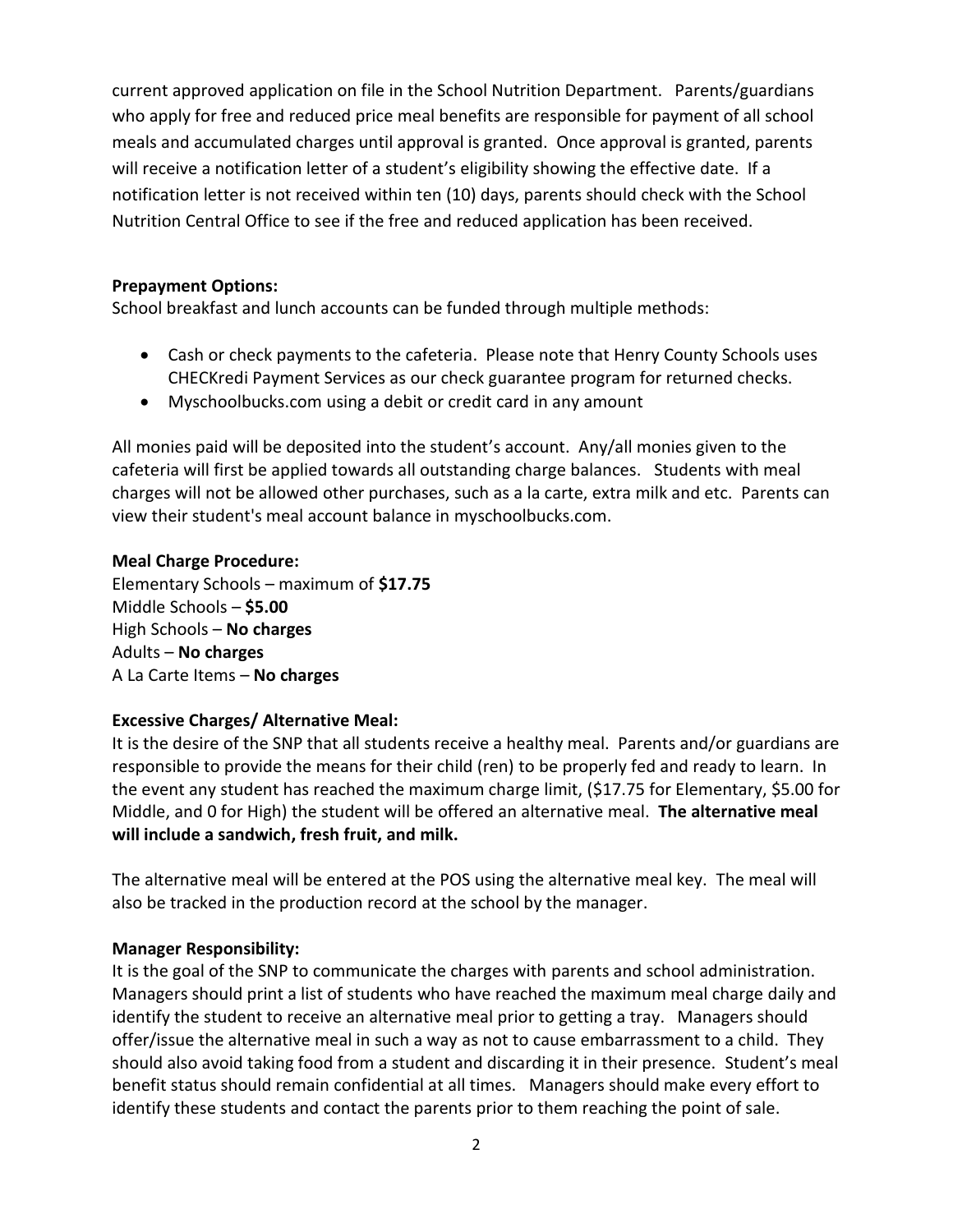Managers are also responsible to ensure all school nutrition personnel including cashiers are trained to consistently enforce the school's charge policy.

Principals have the discretion to reimburse school lunch charges or create a school funded account that maintains a positive balance to cover the cost of student meals without funds to prevent the alternate meal.

#### **Parental Notification:**

The School Nutrition Department has partnered with Technology to send home automatic notifications to parents and guardians regarding charge balances using Infinite Campus. Notifications will be sent both via e-mail and phone calls to contact in Infinite Campus. Notifications will be sent once per week and include any student who has the following:

- Balance less than \$10 AND account used within last 10 days (Low Balance Reminder)
- Balance less than \$0 regardless of usage (Negative Balance Reminder)

#### **Check Guarantee Program:**

Henry County Schools has implemented a check guarantee program service provider. CHECKredi Payment Services has been selected to provide this service. Please be aware that if your check is returned, it may be re-presented electronically. Also, in presenting a check for payment, you authorize service charges and processing fees to be debited from the same account should the check be dishonored. These fees, as permitted by state law, may be debited as a paper draft or an electronic funds transfer, at our option. Each dishonored item is subject to the applicable state returned check fees. Specifically, per Georgia Code Annotated § 13-6- 15, the service fee for returned checks is as follows:

• \$30 or 5% of the instrument, plus the amount of any fees charged to the holder of the instrument by a bank or financial institution as a result of the instrument not being honored.

(Note that the fee structure will change according to any amendments made to GA law during a school year.) If you wish to inquire about a returned check written to Henry County Schools, please contact CHECKredi Payment Services directly at the information listed below.

Customers (check writers) with returned check inquiries should contact: CHECKredi Payment Services Tel 877-524-7334, or 256-890-3440 Fax 256-890-3458 P.O. Box 3829 Huntsville, AL 35810-3829 customerservice@checkredi.com